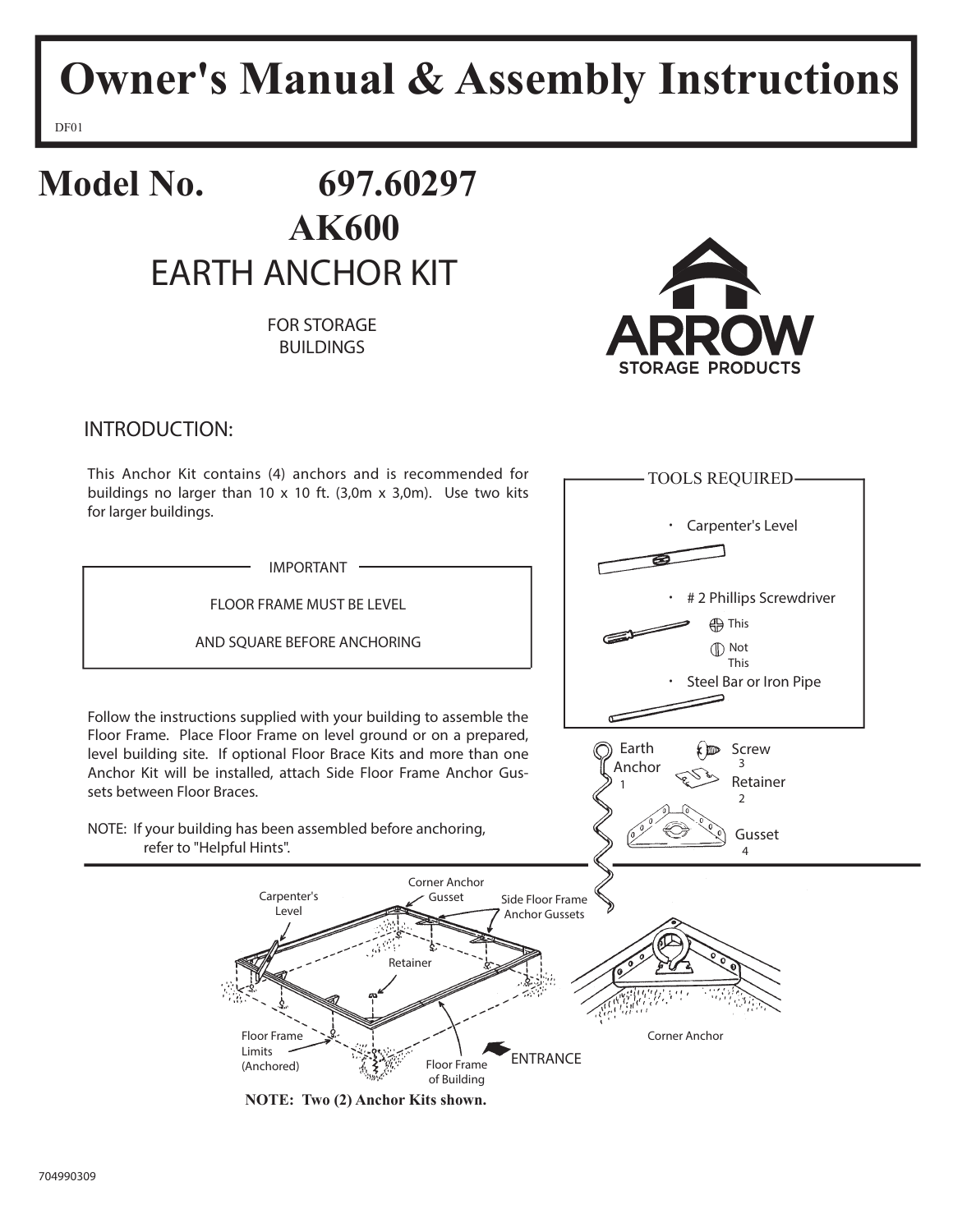### **STEP 1** Installing Gussets

- 1. Attach a Gusset in each corner of Floor Frame.
- NOTE: On some Models, it will be necessary to drill 1/8" (3,2mm) holes in the Floor Frame at each Anchor Gusset.
- 2. All other Gussets (2 Kits) are to be attached to Side Floor Frames. Bend one flange on each of these Gussets before installing.

## **STEP 2** Installing Anchors

1. Make a "Starter Hole" in the ground for Anchor by inserting a long screwdriver or similar tool through the large hole in Gusset and into the ground. Push tool straight down into the ground approximately 10" (25,4cm) at each Anchor. Remove the tool and soak the ground at the "Starter Holes" with water.

NOTE: If ground is very loose, sandy or contains rocks, refer to the "Helpful Hints".

- 2. Move Floor Frame away from "Starter Holes' to install Anchors in the ground.
- 3. Insert sharp point of Anchor into "Starter Hole". Keep a steady downward pressure on Anchor while turning it clockwise into the ground. Use a 1/2" (1,3cm) steel bar, iron pipe or similar tool through the eye of the Anchor. Apply even pressure on both sides of the tool while turning.

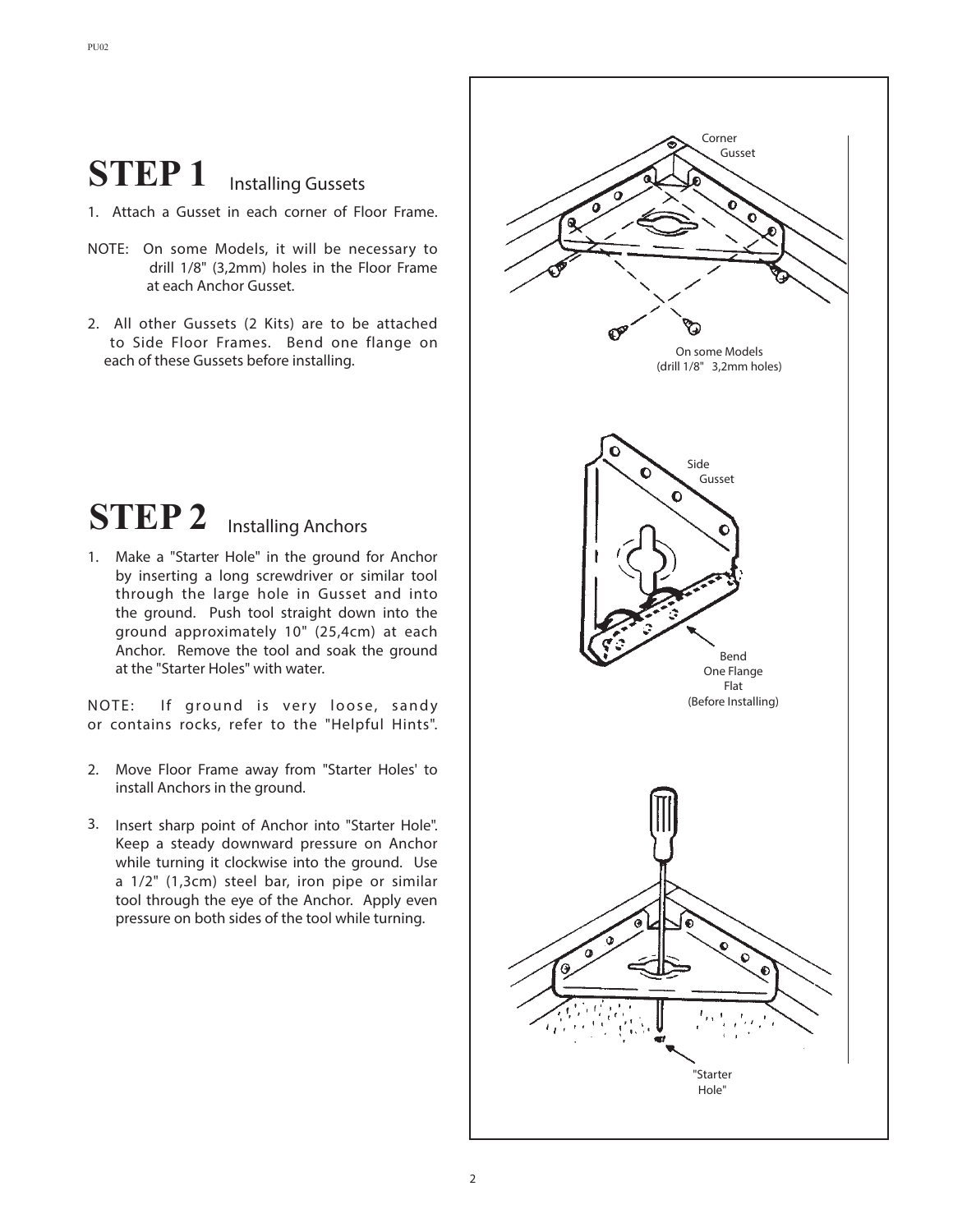- IMPORTANT: Anchor must go straight down into the ground. Do not allow Anchor to angle or wander from the starting point.
- Anchors are at proper depth when there is 1" 4. (2,5cm) space under the eye as shown.
- 5. Move Floor Frame back in position over Anchors. Turn each Anchor slightly as necessary to align eye with slots in Gusset so that Floor Frame will rest on the ground.

### **STEP 3** Tightening the Anchors



TIGHTEN ANCHORS ONLY AFTER BUILDING HAS BEEN ERECTED.

- 1. Insert a Retainer (tabs pointing down) under the eye of each Anchor so that tabs drop into slot in Gusset. Retainer must be flat against Gusset.
- 2. Turn Anchor clockwise until eye is firmly against Retainer. DO NOT OVER TIGHTEN!

NOTE: Each Corner Anchor can be tightened much easier with the Corner Panel removed from building.

IMPORTANT: Re-install each Corner Panel before removing another Corner Panel from building.